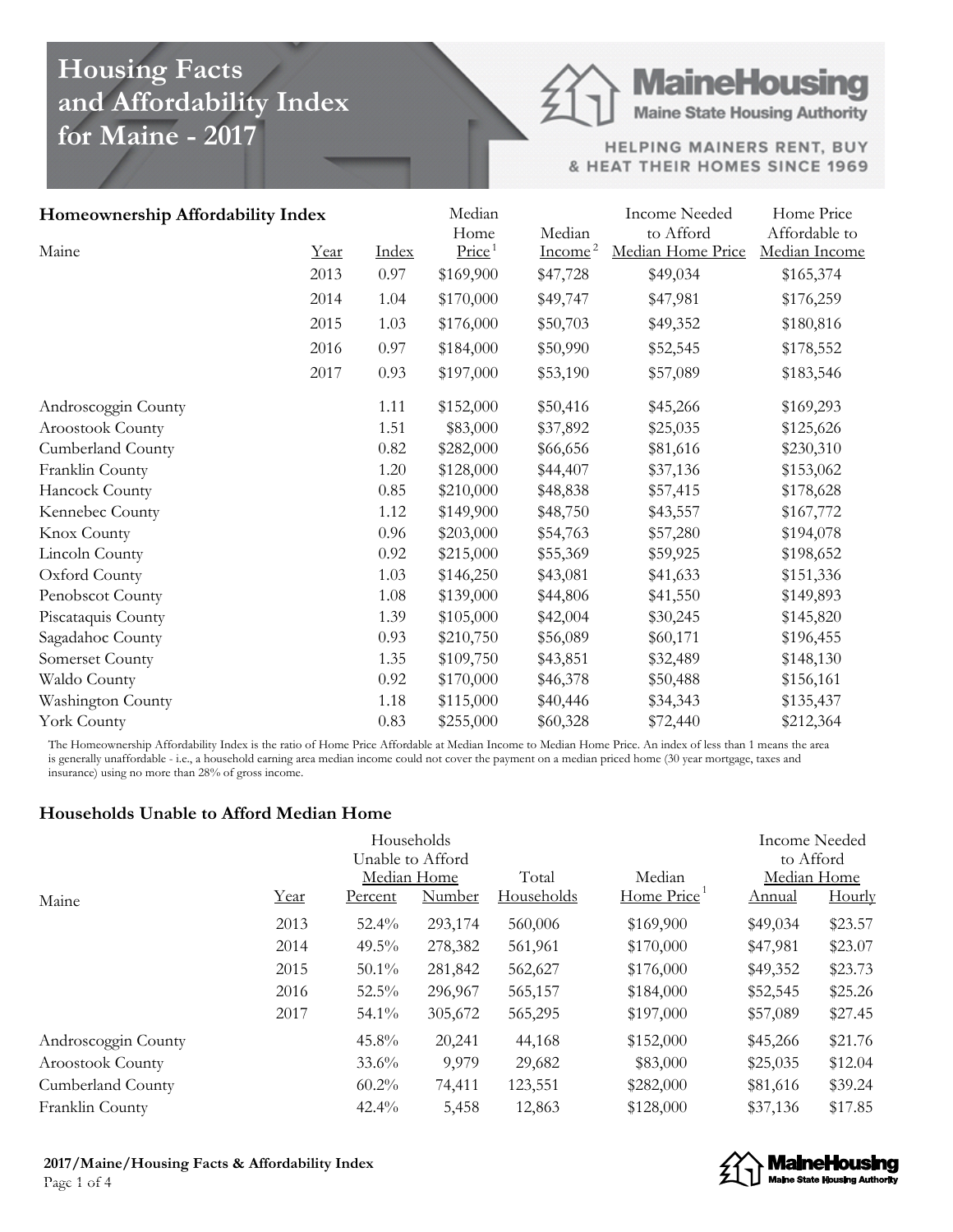| Hancock County     | $57.4\%$ | 14,280 | 24,885 | \$210,000 | \$57,415 | \$27.60 |
|--------------------|----------|--------|--------|-----------|----------|---------|
| Kennebec County    | $45.7\%$ | 23,014 | 50,390 | \$149,900 | \$43,557 | \$20.94 |
| <b>Knox County</b> | $52.3\%$ | 9,234  | 17,655 | \$203,000 | \$57,280 | \$27.54 |
| Lincoln County     | $53.7\%$ | 8,159  | 15,189 | \$215,000 | \$59,925 | \$28.81 |
| Oxford County      | $48.5\%$ | 11,786 | 24,306 | \$146,250 | \$41,633 | \$20.02 |
| Penobscot County   | $47.5\%$ | 29,776 | 62,739 | \$139,000 | \$41,550 | \$19.98 |
| Piscataquis County | $35.4\%$ | 2,703  | 7,636  | \$105,000 | \$30,245 | \$14.54 |
| Sagadahoc County   | $53.1\%$ | 8,165  | 15,379 | \$210,750 | \$60,171 | \$28.93 |
| Somerset County    | $37.7\%$ | 8,172  | 21,691 | \$109,750 | \$32,489 | \$15.62 |
| Waldo County       | $53.6\%$ | 9,098  | 16,979 | \$170,000 | \$50,488 | \$24.27 |
| Washington County  | $42.9\%$ | 5,943  | 13,860 | \$115,000 | \$34,343 | \$16.51 |
| York County        | $59.9\%$ | 50,502 | 84,322 | \$255,000 | \$72,440 | \$34.83 |

### **Unattainable Homes as a Percentage of Homes Sold**

| Maine               |      | Percentage of<br>Unattainable Homes | Affordable<br><u>Homes Sold</u> | Unattainable<br>Homes Sold |
|---------------------|------|-------------------------------------|---------------------------------|----------------------------|
|                     | 2013 | 52.4%                               | 7,281                           | 8,016                      |
|                     | 2014 | 48.0%                               | 8,557                           | 7,910                      |
|                     | 2015 | 48.9%                               | 9,328                           | 8,919                      |
|                     | 2016 | 52.8%                               | 9,555                           | 10,689                     |
|                     | 2017 | 53.9%                               | 9,513                           | 11,139                     |
| Androscoggin County |      | 38.9%                               | 764                             | 486                        |
| Aroostook County    |      | 27.1%                               | 441                             | 164                        |
| Cumberland County   |      | 67.7%                               | 1,653                           | 3,459                      |
| Franklin County     |      | 42.4%                               | 323                             | 238                        |
| Hancock County      |      | 57.1%                               | 374                             | 497                        |
| Kennebec County     |      | 36.8%                               | 1,091                           | 634                        |
| Knox County         |      | 53.2%                               | 310                             | 352                        |
| Lincoln County      |      | 52.6%                               | 295                             | 327                        |
| Oxford County       |      | 44.7%                               | 536                             | 433                        |
| Penobscot County    |      | 42.5%                               | 1,075                           | 796                        |
| Piscataquis County  |      | 27.3%                               | 226                             | 85                         |
| Sagadahoc County    |      | 54.9%                               | 256                             | 312                        |
| Somerset County     |      | 26.7%                               | 481                             | 175                        |
| Waldo County        |      | 53.5%                               | 263                             | 303                        |
| Washington County   |      | 37.5%                               | 238                             | 143                        |
| York County         |      | 62.3%                               | 1,480                           | 2,442                      |
|                     |      |                                     |                                 |                            |

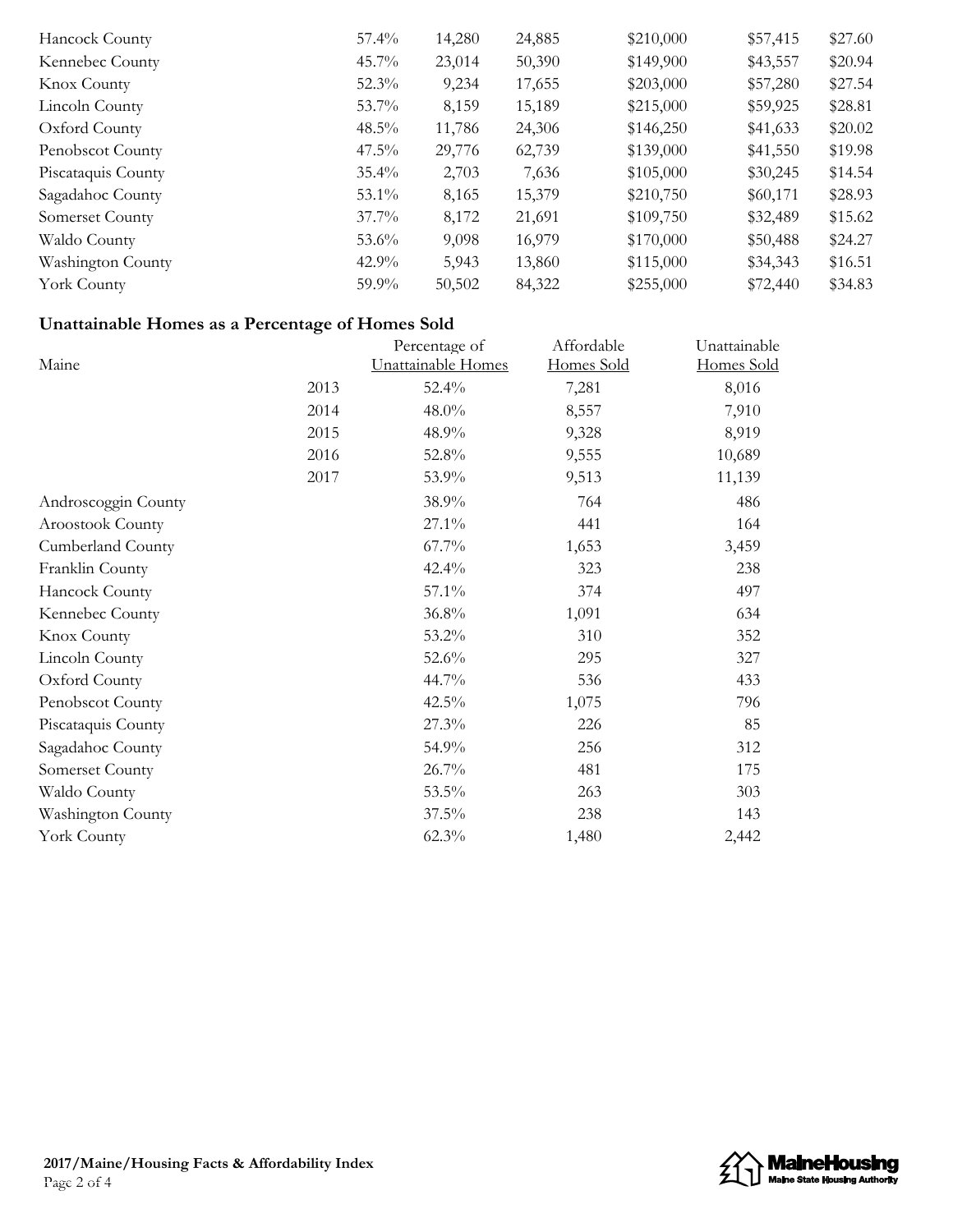#### **Relative Increases in Income and Home Price** 3



| <b>Rental Affordability Index</b> |      |              |                                 | Renter    |                      |               |
|-----------------------------------|------|--------------|---------------------------------|-----------|----------------------|---------------|
|                                   |      |              | Average                         | Household | <b>Income Needed</b> | 2 BR Rent     |
|                                   |      |              | 2 BR Rent                       | Median    | to Afford            | Affordable to |
| Maine                             | Year | <b>Index</b> | $(with$ utilities) <sup>4</sup> | $Income2$ | Average 2 BR Rent    | Median Income |
|                                   | 2013 | 0.90         | \$826                           | \$29,841  | \$33,028             | \$746         |
|                                   | 2014 | 0.84         | \$872                           | \$29,143  | \$34,865             | \$729         |
|                                   | 2015 | 0.89         | \$850                           | \$30,142  | \$33,998             | \$754         |
|                                   | 2016 | 0.77         | \$966                           | \$29,588  | \$38,640             | \$740         |
|                                   | 2017 | 0.79         | \$977                           | \$30,804  | \$39,093             | \$770         |
| Androscoggin County               |      | 0.74         | \$915                           | \$27,117  | \$36,586             | \$678         |
| Aroostook County                  |      | 0.78         | \$762                           | \$23,803  | \$30,474             | \$595         |
| Cumberland County                 |      | 0.88         | \$1,096                         | \$38,559  | \$43,829             | \$964         |
| Franklin County                   |      | 0.63         | \$1,054                         | \$26,610  | \$42,168             | \$665         |
| Hancock County                    |      | 0.72         | \$984                           | \$28,341  | \$39,357             | \$709         |
| Kennebec County                   |      | 0.79         | \$919                           | \$29,218  | \$36,775             | \$730         |
| Knox County                       |      | 0.89         | \$974                           | \$34,754  | \$38,952             | \$869         |
| Lincoln County                    |      | 0.96         | \$831                           | \$31,791  | \$33,232             | \$795         |
| Oxford County                     |      | 0.71         | \$878                           | \$24,830  | \$35,101             | \$621         |
| Penobscot County                  |      | 0.70         | \$926                           | \$25,849  | \$37,046             | \$646         |
| Piscataquis County                |      | 0.60         | \$1,110                         | \$26,721  | \$44,387             | \$668         |
| Sagadahoc County                  |      | 0.86         | \$925                           | \$31,759  | \$36,990             | \$794         |
| Somerset County                   |      | 0.67         | \$989                           | \$26,371  | \$39,565             | \$659         |
| Waldo County                      |      | 0.68         | \$968                           | \$26,450  | \$38,725             | \$661         |
| Washington County                 |      | 0.69         | \$911                           | \$25,269  | \$36,458             | \$632         |
| York County                       |      | 0.85         | \$1,053                         | \$35,834  | \$42,131             | \$896         |

The Rental Affordability Index is the ratio of 2-Bedroom Rent Affordable at Median Renter Income to Average 2-Bedroom Rent. An index of less than 1 means the area is generally unaffordable – i.e., a renter household earning area median renter income could not cover the cost of an average 2-bedroom apartment (including utilities) using no more than 30% of gross income.

#### **Renter Households Unable to Afford Average 2 Bedroom Rent**

|       |      |          | Households        |            |                      |          | Income Needed            |
|-------|------|----------|-------------------|------------|----------------------|----------|--------------------------|
|       |      |          | Unable to Afford  | Total      | Average              |          | to Afford                |
|       |      |          | Average 2 BR Rent | Renter     | 2 BR Rent            |          | <u>Average 2 BR Rent</u> |
| Maine | Year | Percent  | Number            | Households | (with utilities) $4$ | Annual   | <b>Hourly</b>            |
|       | 2013 | $54.5\%$ | 87.379            | 160,458    | \$826                | \$33,028 | \$15.88                  |